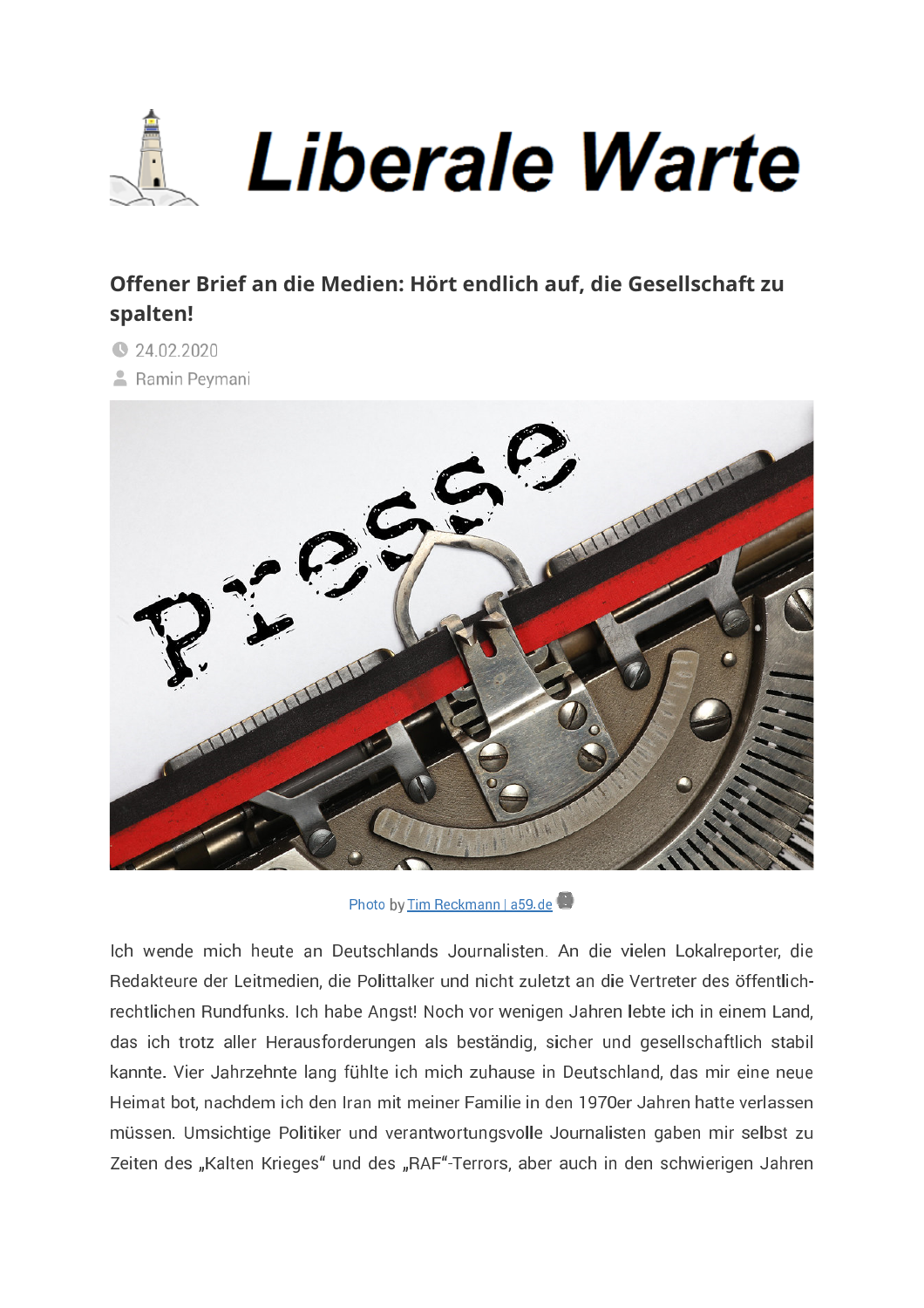nach der deutschen Wiedervereinigung und später in einer immer unübersichtlicheren Welt globaler Bedrohungen das Gefühl, ordentlich regiert und korrekt informiert zu werden. Viele Jahre lang hatte ich eine große überregionale Tageszeitung abonniert. Abend für Abend waren die Hauptnachrichten eine ausgewogene Quelle der Information. Ich habe Deutschlands Journalisten trotz aller Fehler und Fehltritte vertraut. Sie verstanden ihr Handwerk und sie verstanden ihre Rolle. Heute ist das anders, Inzwischen macht mir die "Vierte Gewalt" Angst, Ja, Ihr Journalisten, ich habe Angst vor den Folgen Eures Treibens! Seit Haltung wichtiger geworden ist als Wahrhaftigkeit, seit der moralische Anspruch über dem Anspruch des Rechtsstaats steht und seit die "Einordnung" von Nachrichten das zentrale Element Eurer Berichterstattung bildet, zerreißt Ihr unsere Gesellschaft. Ihr zündelt und spaltet mit parteiischen Beiträgen, seid anmaßend, intolerant und selbstgerecht.

## Die Wechselwirkung aus staatlich finanzierten NGOs und Journalisten mit eindeutiger Agenda verleiht der "Vierten **Gewalt**" Regierungsmacht

Heute kann - vom Kommunalpolitiker bis zum Bundesminister - niemand mehr nach bestem Wissen und Gewissen agieren. Wer sich linken und grünen Ideen entgegenstellt, ist zum Scheitern verdammt. Dabei beziehen die Redaktionen ihre Macht nicht zuletzt aus der Stärke der unzähligen einschlägigen Organisationen, mittels derer das links-grüne Spektrum ohne den Aufwand und die Ausdauer, die eine Mitarbeit in Parteien erfordert, Politik machen kann, weil es durch die Komplettberichterstattung eine überproportionale Präsenz erhält. Es ist diese Wechselwirkung aus staatlich finanzierten NGOs und den mit eindeutiger Agenda berichtenden Journalisten, welche der "Vierten Gewalt" Regierungsmacht verleiht. Beeindruckt von der einheitlichen Sichtweise, die medial verbreitet und über Zehntausende beliebig aktivierbare Demonstranten transportiert wird, schließt sich die eher unpolitische Masse der häufig unterdurchschnittlich informierten Bürger dem gängigen Narrativ an, weil Zeit und Lust fehlen, die in extrem linke Schieflage geratene veröffentlichte Meinung zu hinterfragen. Der Normalbürger hat nun einmal nicht die Freiheiten des staatsalimentierten "Aktivisten". Daran, dass es hierzulande eine wachsende Gruppe leistungsferner Menschen gibt, die auskömmlich vom Sozialstaat leben und sich in steuerfinanzierten Organisationen ganz der Durchsetzung ihrer gewünschten Gesellschaftsordnung widmen können, seid nicht Ihr Journalisten allein schuld. Doch Ihr bedient Euch dieser Menschen, um ohne die lästigen Pflichten des Parteienrechts Politik zu machen. Dabei seid Ihr gar nicht gewählt. Ihr habt keinerlei demokratische Legitimation durch uns Bürger.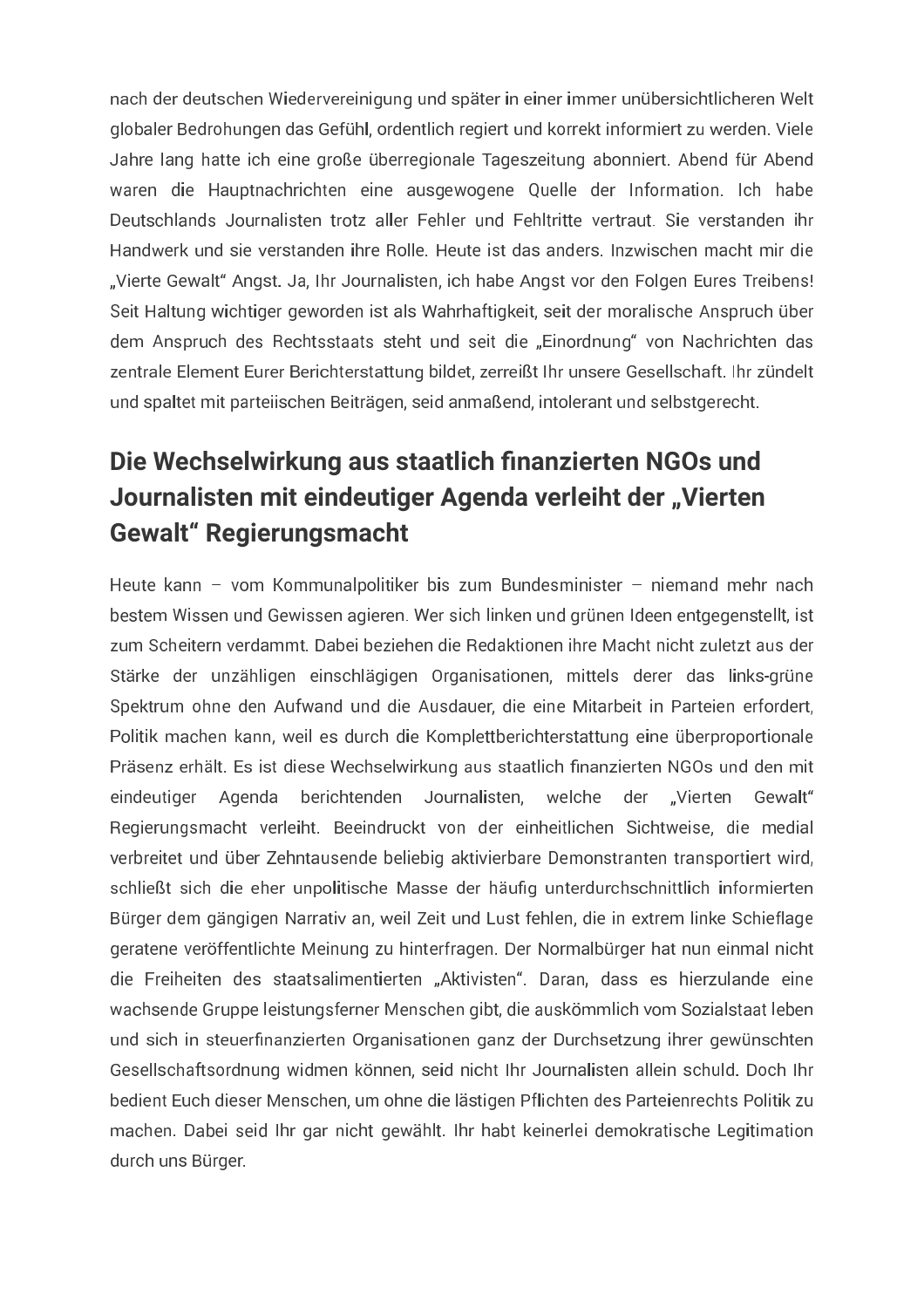## Ich habe Angst vor Euch Journalisten, weil Ihr unser Land zugrunderichtet und eine intakte Gesellschaft durch Misstrauen und Hass zerstört

Fragt man nach dem Ausgangspunkt der unheilvollen Entwicklung, so könnte die Staatsschuldenkrise einen Ansatz liefern. Damals waren die Regierenden auf Gedeih und Verderb darauf angewiesen, ihr Geschäftsmodell einer politisch gewollten Gemeinschaftswährung durch eine Allianz mit der Presse zu retten. Seither hat sich viel ereignet, und immer mehr bestimmten nun linke Journalisten den Kurs. Das einschneidende Ereignis der Massenzuwanderung der Jahre 2015 und 2016 besiegelte letztlich den Zusammenschluss von Medien und Politik. Aus Angst vor dem eigenen Scheitern übertrugen die politisch Verantwortlichen nicht gewählten Journalisten de facto die Regierungsgewalt. Vermutlich ist es schierer Größenwahn, der Euch Medienschaffende ergriffen hat. Es muss sich großartig anfühlen, aus seinem tristen Dasein herauszutreten und Millionen von Menschen die engen Fesseln der eigenen Ideologie anzulegen. Wie gut muss es dem Ego tun, am Ende des Tages vor dem Fernseher zu sitzen und zu erleben, dass die eigentlich mit dem Regierungsauftrag Ausgestatteten wie Marionetten um Euch herumtanzen. Doch Ihr treibt ein teuflisches Spiel. Ich habe Angst vor Euch, weil Ihr unser Land zugrunderichtet und eine intakte Gesellschaft zerstört. Ihr schafft Misstrauen, Hass und Gewalt. Und während die Saat Eures diabolischen Treibens aufgeht, facht Ihr das Feuer immer weiter an. Ihr habt jedes Maß verloren und jedes Gefühl für das, was Ihr anrichtet. Ich rufe die verbliebenen Journalisten mit Verantwortungsgefühl dazu auf, mit der einseitigen Parteinahme aufzuhören, bevor es zu spät ist. Es gibt schreckliche Irre in unserem Land. Stachelt sie nicht weiter an, sondern macht endlich wieder Eure Arbeit  $-$  zu Eurem eigenen Wohl und dem der Gesellschaft!

Die Welt befindet sich im Chaos. Sogenannte Nichtregierungsorganisationen bestimmen inzwischen die Leitlinien der Politik. Es ist ein neues Zeitalter angebrochen, das von radikaler Umerziehung, totaler Vergemeinschaftung und absoluter Migrationsfreiheit geprägt ist. Allmählich scheinen die außerparlamentarischen NGO-Truppen allerdings außer Kontrolle zu geraten. Es droht die linke Pöbelherrschaft. Dieses Buch beschreibt, wie die Demokratie Gefahr läuft, sich selbst zu zerstören, hilft aber auch zu verstehen, wie wir die Errungenschaften vieler Generationen gegen radikale Ideologen verteidigen können. Freuen Sie sich auf mehr als 50 Essays und einen Gastbeitrag des renommierten Volkswirts und Bestsellerautors Dr. Markus Krall.



Mein aktuelles Werk Weltchaos erhalten Sie ebenso wie das Vorgängerbuch Chronik des Untergangs auf Wunsch von mir signiert. Die beiden Taschenbücher sind signiert auch im Doppelpack erhältlich. Hexenjagd und Das Grauen gibt es ebenfalls im Buchhandel. Spukschloss Deutschland erhalten Sie als Ebook.